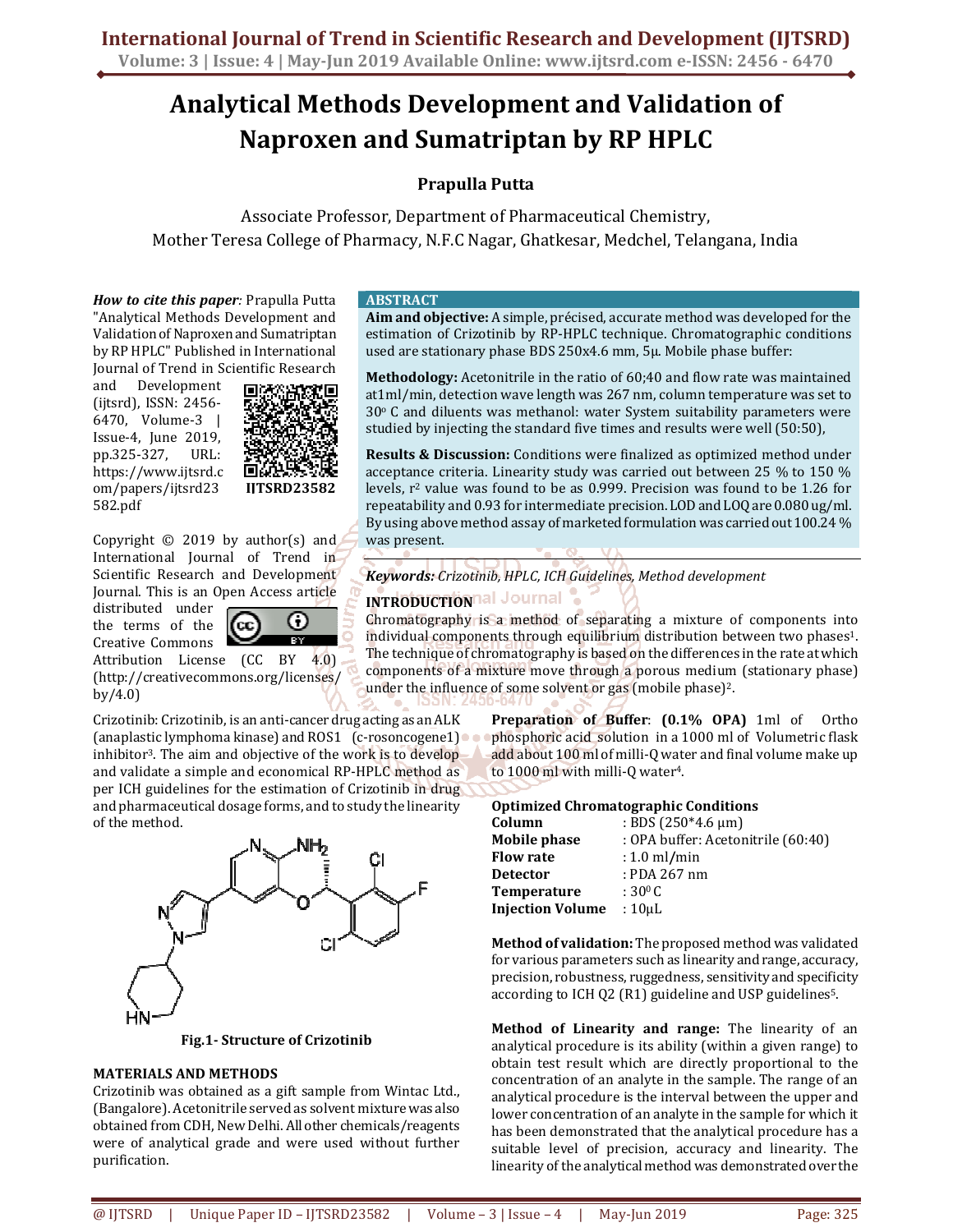#### International Journal of Trend in Scientific Research and Development (IJTSRD) @ www.ijtsrd.com eISSN: 2456-6470

percentage RSD8.

days10.

**Assay Procedure** 

concentration range investigated by triplicate analysis (n = 3) at a concentration range of 2-20 μg/ml. The absorbance obtained at respective concentration was recorded, and the graph is plotted as concentration (μg/ml) versus absorbance. The linear regression equation and the coefficient correlation were obtained from the UV probe software 6.

**Method of Accuracy:** The accuracy of an analytical procedure expresses the closeness of agreement between the value which is accepted either as a conventional true value or an accepted reference value and the value found. This is sometimes termed trueness. The accuracy of proposed method was determined on the basis of recovery study. Recovery study was carried out by spiking standard working solution to sample solution (formulation) at three different levels 80%, 100% and 120%. The final concentration of Crizotinib was determined at each levels of the amount; three determinations were performed. The percentage recovery was calculated as mean ± standard deviation<sup>7</sup>.

**Method of Precision:** The precision of an analytical procedure expresses the closeness of agreement (degree of scatter) between a series of measurements obtained from multiple sampling of the homogeneous sample under the prescribed conditions. The precision of the method was demonstrated by intra-day and inter-day variation studies. In the intra-day precision study, three different solutions of same concentration were prepared and analysed in the same day (morning, noon and evening), whereas in the inter-day system suitability<sup>11</sup>.

#### **RESULTS AND DISCUSSIONS**

**International Journal** 

**Table1. System suitability - System suitability data** 

| Sl. No             | <b>Peak Name</b>  | <b>RT</b> | <b>Area</b> | <b>USP Plate Count   USP Tailing</b> |      |
|--------------------|-------------------|-----------|-------------|--------------------------------------|------|
|                    | Crizotinib        | 2.556     | 1458811     | 3949                                 | 1.37 |
|                    | Crizotinib        | 2.563     | 1412479     | 3927                                 | 1.34 |
|                    | Crizotinib        | 2.565     | 1450647     | 3811                                 | 1.33 |
| 4                  | <b>Crizotinib</b> | 2.574     | 1465621     | 3719                                 | 1.37 |
| 5                  | Crizotinib        | 2.577     | 1463605     | 3784                                 | 1.35 |
| 6                  | Crizotinib        | 2.617     | 1444216     | 3885                                 | 1.33 |
| Mean               |                   |           | 1449230     |                                      |      |
| Standard deviation |                   |           | 19722.4     |                                      |      |
| % RSD              |                   |           | 1.4         |                                      |      |



**Fig.3- System suitability Chromatogram** 

#### **Method of Precision:**

| Table2. Data of Repeatability |                  |  |  |
|-------------------------------|------------------|--|--|
| Sl. No                        | <b>Peak</b> area |  |  |
| 1                             | 1450617          |  |  |
| 2                             | 1423806          |  |  |
| 3                             | 1448914          |  |  |
| 4                             | 1456113          |  |  |
| 5                             | 1469303          |  |  |
| 6                             | 1476272          |  |  |
| Avg.                          | 1454171          |  |  |
| Std. devi                     | 18349.4          |  |  |
| % RSD                         | 1.26             |  |  |

precision study, the solutions of same concentration were prepared and analysed, for three consecutive days, and the absorbance were recorded. All study was performed in triplicates. The result was indicated by calculating

**Method of Robustness:** The robustness of an analytical procedure is a measure of its capacity remains unaffected by small, but deliberate variations in method parameters and provides an indication of its reliability during normal usage<sup>9</sup>.

**Method of Ruggedness:** The ruggedness is a degree of reproducibility of test result under verification of condition like a different analyst, different instruments and different

Column is equilibrated for 30 min with mobile phase. 20  $\mu$ l of diluent as blank was injected into the system and recorded the chromatogram for a run time of 30 min. 20 µl of standard preparation-1 was injected into the system and recorded the chromatogram for a run time of 30 min. 20 µl of standard preparation-2 was injected into the system and recorded the chromatogram for a run time of 30 min. Test is valid only when the match factor is in between 0.98 to 1.02. 20 µl of standard preparation-2 into the system was separately injected for four times and recorded each chromatogram for a run time of 30 min. Test is valid only when the five standard preparation-2 injections pass the



**Fig.4- Optimized chromatogram**